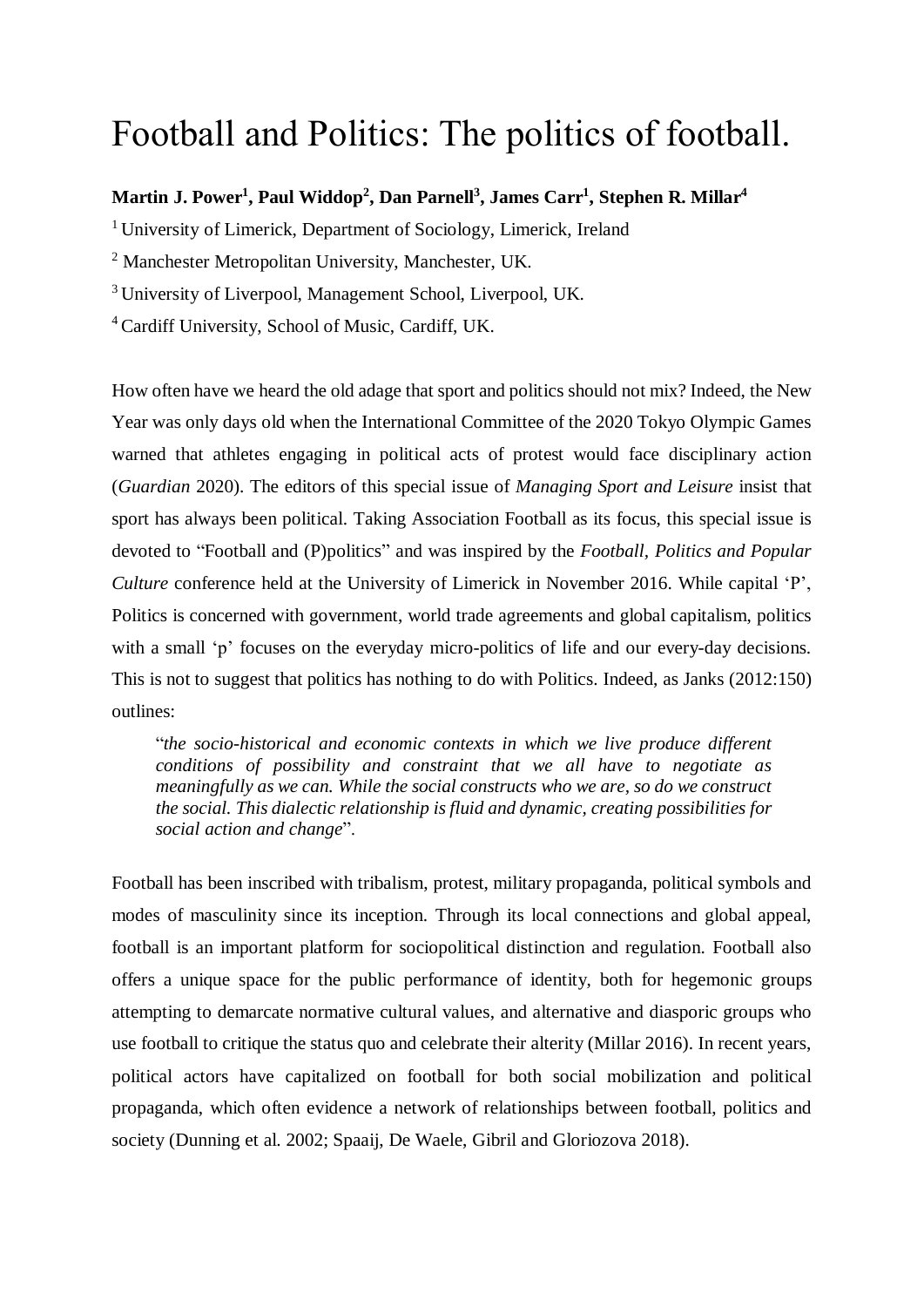Clubs, players and fans are enmeshed within politics. Clubs have been formed as a result of population upheavals and migration; have been associated with ethno-national and religious communities, and political ideologies and parties. In the contemporary context, football continues to be tied to political events and symbols. The continuing migration of people seeking refuge in Europe has seen football supporters raise their voices both in support of and opposition to such migration (Spaaij, 2015). Football has been a mobiliser for various offshoots of populism, particularly those from the far right of the political spectrum in more recent years. Racism and anti-racism practices play out on and off the pitch (Cleland and Cashmore, 2013; Cleland, 2014; Doidge, 2018). Broader contemporary international political controversies or the wearing of 'political'symbols continue to spark controversy among player, fan and political communities alike (See for example Kelly 2016; Kelly 2013). Playing, and participating in football as a fan, are also welcome forms of escapism from social isolation, with ongoing debates examining the rationale for investment in sport as a mechanism to promote social inclusion (see Spaaij et al. 2014; Coalter 2015; Collins & Haudenhuyse 2015; Parnell & Richardson, 2014; Parnell et al 2015; Rich et al. 2015; Schaillée et al. 2015).

On a football pitch in Yugoslavia on May 13<sup>th</sup>, 1990, one iconic moment, provided a symbolic example of these potent bedfellows. Against the backdrop of Croatians voting for independence, and a riot between the Bad Blue Boys Ultras of Dinamo Zagreb and the [Delije](https://en.wikipedia.org/wiki/Delije) Ultras of Crvena Zvezda (Red Star Belgrade), the Zagreb captain and future star of European heavyweights' AC Milan, Zvonimir Boban, kicked a police officer who had allegedly been mistreating Croatian fans. Some continue to argue that this moment symbolically marked the end of Yugoslavia, with a devastating Civil War following later and many of the protagonists on that day swapping the terraces for the front lines (see Milekic 2016 for an interesting discussion of this event).

There is a growing body of literature exploring the management, marketing, and governance of association football. A number of dedicated texts have captured the growth in this area and represent an extensive body of research undertaken by contributing scholars, including the Routledge Handbook of Football Studies (Hughson, Moore, Spaaij and Maguire 2016), the Routledge Handbook of Football Business and Management (Chadwick, Parnell, Widdop and Anagnostopoulos 2018) and the Research Handbook on Sport Governance (Winand and Anagnostopoulos 2019). Indeed, recent articles within *Managing Sport and Leisure* include a variety of football-based articles including an examination of footballs global trade network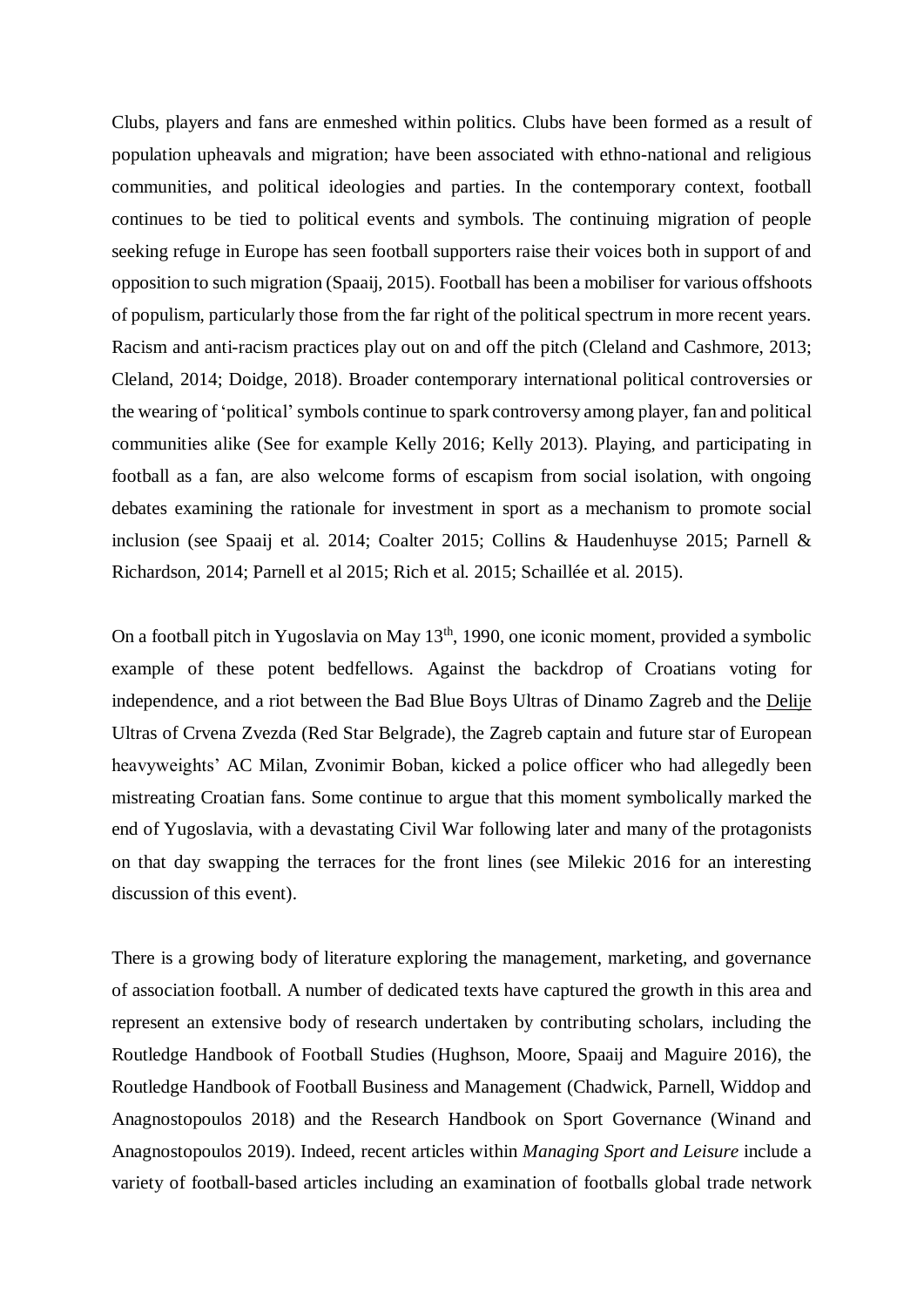(Bond, Widdop and Chadwick 2018), the education pathways for football managers (Morrow and Howieson 2018) and governance in national football federations (Finnegan et al. 2018), amongst others. The Routledge book series *Critical Research in Football* which is associated with *The Football Collective* has received unprecedented interest and is proving a valuable outlet for scholars from many disciplines to disseminate research findings and influence the football community. The first publication in the series covered fan activism, protest and politics in post-socialist Croatia (Hodges, 2018) and the most recent one examines the development of women's soccer in Germany (Meier, 2020). The breadth of topics featured and methodologies deployed in football research and scholarship is an exciting time for the field and also prompts us to continue to reflect, understand and inform future research.

The purpose of this special issue of *Managing Sport and Leisure* is to provoke a broad, interdisciplinary, and critical discussion about (P)politics and / of Association Football (as a form of entertainment, recreational or occupational activity). To move the scholarship in these areas forward, the SI editors encouraged submissions from scholars both inside and outside of the sport management domain. Our call for papers asked scholars to submit papers that spoke to the management, marketing or governance of association football at elite, community and grassroots levels in the context of migration, racisms, ethno-national formation, conflict (Ethno-national, Ideological, Sectarian, class etc.), identities, gender, and fan culture. Our initial focus was simple: What is the relationship between football and (P)politics? We asked authors to consider the ways in which we might explore that relationship in a given time and place, and in what ways we could productively talk about, theorize, and assess it. The eight articles presented in this Special Issue respond in various ways to these questions.

The first three articles examine football *and* Politics. Joel Rookwood's "*The politics of ConIFA: Organising and managing international football events for unrecognised countries*" (2020) offers unique insights on the politics and impact of three "international" football tournaments which were organised for "countries" not recognised by football's established governing bodies, and the role of the Confederation of Independent Football Associations (ConIFA) in wider mega-event contexts.

Jon Darts' (2020) article demonstrates how sport and national identity are manifest in Palestinian football and how football is being used as a mechanism to draw attention to the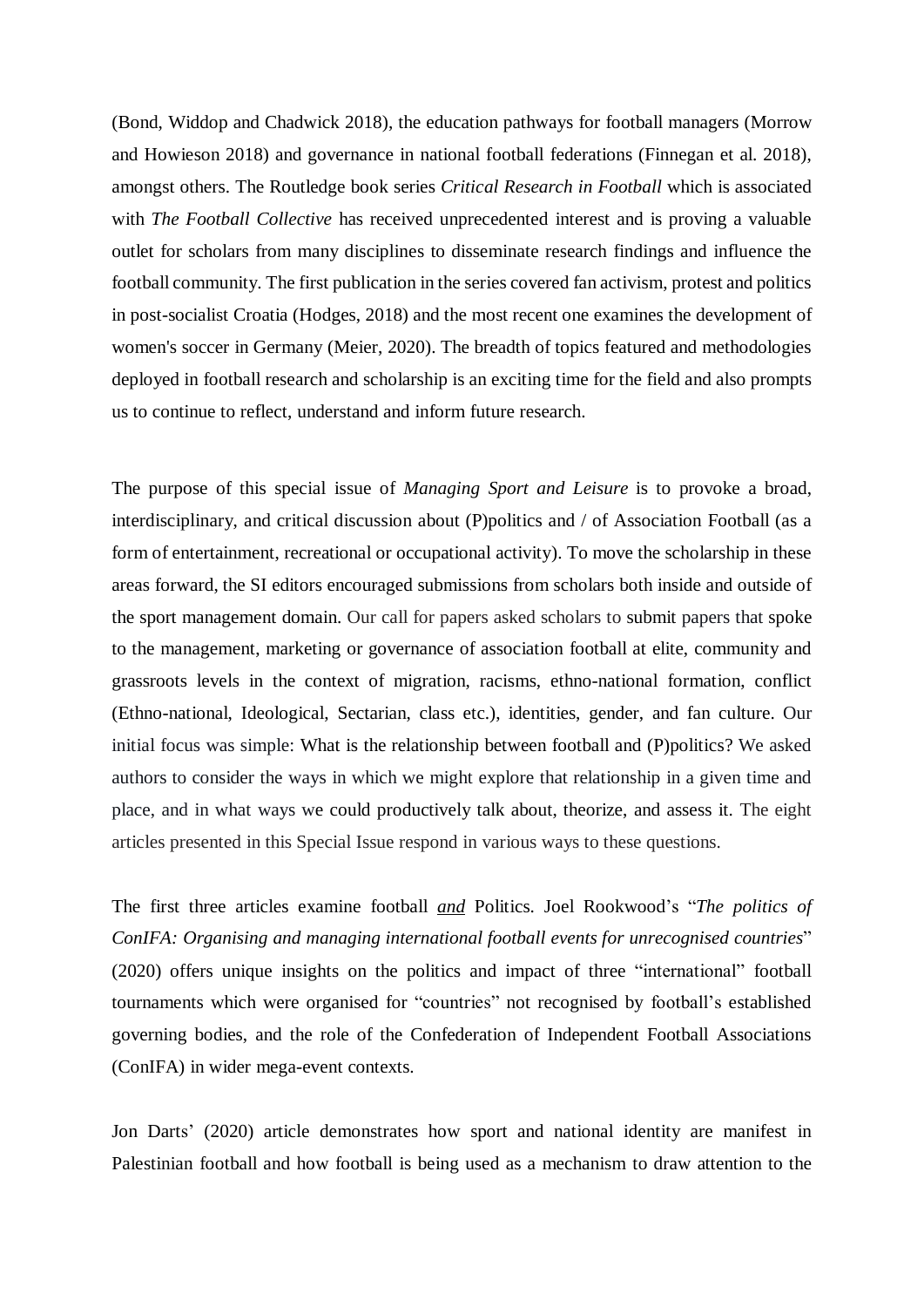struggle for a Palestinian state. In essence the article attempts to stimulate a discussion on the role that football plays for people living under occupation.

"The Premier League-Globalization nexus: notes on current trends, pressing issues and interlinked "-ization" processes" by Jan Andre Lee Ludvigsen (2020) examines how entwined processes of globalisation, commercialisation and securitisation continue to influence the ways in which football is organized, played and consumed in the English Premier League.

The Special Issue then shifts focus to the politics *of* football. Lee Tucker's (2020) "Football Capital: What is it and why is it important?" employs a predominantly Bourdieusian analysis to consider how male players from a Sunday league football club in the north-east of England accumulate and operationalise '*Football Capital*' through a diverse range of behaviours, competencies and connections to gain status and influence in this community.

Klaudia Choluj, Simon Gerard and Anthony May (2020) examine how the increasing commercialisation of football has been impacted by the "Against Modern Football" (AMF) movement in Poland. In their Case Study of Legia Warsaw, they ultimately argue that the relationship between a football club and its Ultra-fans is both co- and inter-dependent, with each side impacting on how the other exists.

Daniel Torchia's (2020) article "Creating and Managing Community in a Community Football Club" explores how community is understood, made operational and managed at Football Club United of Manchester (FC United). The article clearly highlights how the utopian political goal of creating a community through the football club is repeatedly constrained by established standards, bureaucracy and managerialism.

In "More than a Club, More than a Game: The Case of Diverse City", James Carr and Martin Power (2020) explore the politics of participation in football when that participation may be policed by community members monitoring behaviour(s) in accordance with the groups preferred norms. The article provides rich insights on issues relating to female participation in sport, particularly in an international context where securitised practices and discourses are discouraging the socio-civic participation of young Muslims.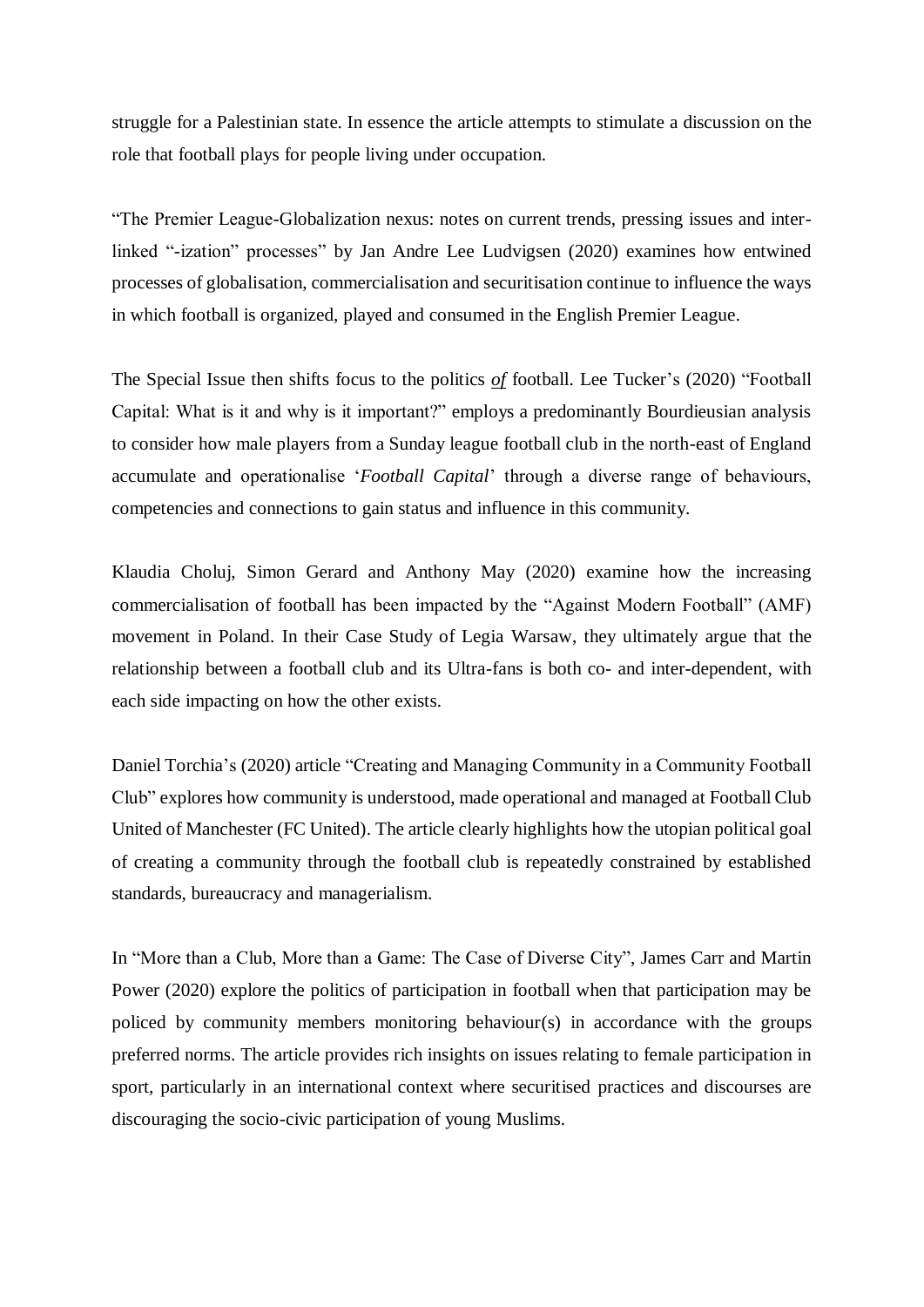Finally, Na Young Ahn and George Cunningham (2020) examine the politics of gender in their paper "Standing on a Glass Cliff? A Case Study of FIFA's Gender Initiatives". Crucially, the authors address the practical and theoretical implications and future directions for women's leadership in the sport. Their paper is timely in light of the chants of "equal pay" after the USA beat the Netherlands in the 2019 Women's World Cup final.

We hope that this special edition expands upon the existing knowledge in this area and offers new materials for, and new approaches to, contemplating the intersection of association football and (P)politics. In Conclusion, we believe that this special issue will bring enhanced and renewed attention to football and the relationship it has with politics and society.

## **References**

Ahn, N.Y. and Cunningham, G. (2020) Standing on a Glass Cliff?: A Case Study of FIFA's Gender Initiatives. *Managing Sport and Leisure*, 24(1), 823-827.

Bond, A., Widdop, P. and Chadwick, S. (2018) Football's emerging market trade network: ego network approach to world systems theory. *Managing Sport and Leisure*, 23(1-2), 70-91.

Carr, J. and power, M. (2020) More than a Club, More than a Game: The Case of Diverse City. *Managing Sport and Leisure*, 24(1), 823-827.

Chadwick, S. Parnell, D., Widdop, P. and Anagnostopoulos, C. (Eds.), (2018) *Routledge Handbook of Football Business and Management*. London and New York: Routledge.

Choluj, K., Gerard, S. and May, A. (2020) The Interdependence Between a Football Club and its Ultra-Fandom in Relation to 'Modern' Football: A Case Study of Legia Warsaw. *Managing Sport and Leisure*, 24(1), 823-827.

Cleland, J. (2014) Racism, Football Fans, and Online Message Boards: How Social Media Has Added a New Dimension to Racist Discourse in English Football. *Journal of Sport and Social Issues*, 38(5): 415-431.

Cleland, J. and Cashmore, E. (2013) Football fans' views of racism in British football. *International Review for the Sociology of Sport*, 51(1): 27-43.

Coalter, F. (2015) "Sport-for-Change: Some Thoughts from a Sceptic", *Social Inclusion*, 3(3): 19-23

Collins, M. and Haudenhuyse, R. (2015) "Social Exclusion and Austerity Policies in England: The Role of Sports in a New Area of Social Polarisation and Inequality?", *Social Inclusion*, 3(3): 5-18

Dart, J. (2020) Palestinian football and national identity under occupation*. Sport and Leisure*, 24(1), 823-827.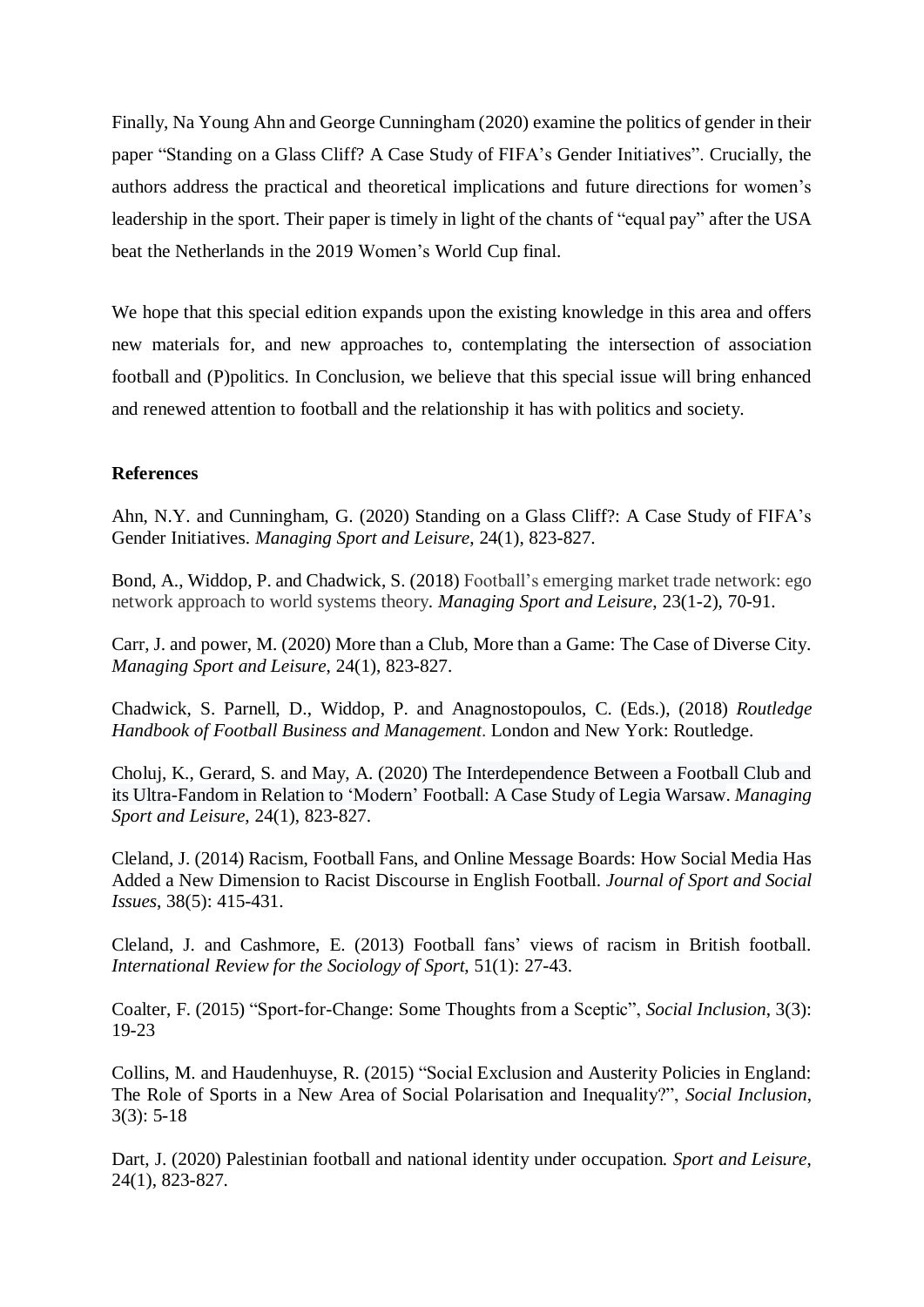Doidge, M. (2018) The role of activism and football in supporting refugees. In T. F. Carter, D. Burdsey and M. Doidge (Eds.), *Transforming Sport Knowledges, Practices, Structures*. 21- 35. London: Routledge.

Dunning, E., Murphy, P. and Waddington, I. (2002) Towards a sociological understanding of football hooliganism as a world phenomenon. In E. Dunning, P. Murphy, I. Waddington and A. Astrinakis (Eds.), *Fighting Fans: Football Hooliganism as a World Phenomenon*. 1-22. Dublin: University College Dublin Press.

Finnegan, L. McArdle, J. Littlewood, M. and Richardson, D. (2018) Somewhat united: primary stakeholder perspectives of the governance of schoolboy football in Ireland. *Managing Sport and Leisure*, 23(1-2), 48-69.

Hodges, A. (2018) *Fan Activism, Protest and Politics: Ultras in Post-Socialist Croatia*. London and New York: Routledge.

Hughson, J., Moore, K., Spaaij, R. and Maguire, J. (2016) *Routledge Handbook of Football Studies*. London and New York: Routledge.

Janks, H. (2012) "The importance of critical literacy", *English Teaching: Practice and Critique*, 11(1), 150-163.

Kelly, J. (2016) Western Militarism and the Political Utility of Sport. In A. Bairner, J. Kelly and J.W. Lee (Eds.), *The Routledge Handbook of Sport and Politics*. 277-292. London and New York: Routledge.

Kelly, J. (2013) Popular Culture, Sport and the 'Hero'-fication of British Militarism. *Sociology*, 47(4), 722-738.

Ludvigsen, J.A.L. (2020) The Premier League-Globalization nexus: notes on current trends, pressing issues and inter-linked "-ization" processes. *Managing Sport and Leisure*, 24(1), 823- 827.

Meier, E. (2020) *The Development of Women's Soccer: Legacies, Participation, and Popularity in Germany.* London and New York: Routledge.

Milekic, S. (2016) "1990 Football Riot Becomes National Myth in Croatia", Balkan Transnational Justice [online] available: [https://balkaninsight.com/2016/05/13/1990-football](https://balkaninsight.com/2016/05/13/1990-football-riot-remains-croatia-s-national-myth-05-12-2016/)[riot-remains-croatia-s-national-myth-05-12-2016/](https://balkaninsight.com/2016/05/13/1990-football-riot-remains-croatia-s-national-myth-05-12-2016/) [accessed: 14th January 2020].

Millar, Stephen R. (2016) 'Let The People Sing? Irish Rebel Songs, Sectarianism, and Scotland's Offensive Behaviour Act'. *Popular Music*, 35(3): 297-319.

Morrow, S. and Howieson, B. (2018) Learning to be a professional football manager: a Bourdieusian perspective. *Managing Sport and Leisure*, 23(1-2), 92-105.

Parnell, D., Pringle, A., Widdop, P. and Zwalinski, S. (2015) Understanding Football as a Vehicle for Enhancing Social Inclusion: Using an Intervention Mapping Framework. *Social Inclusion*, *3*(3), 158-166.